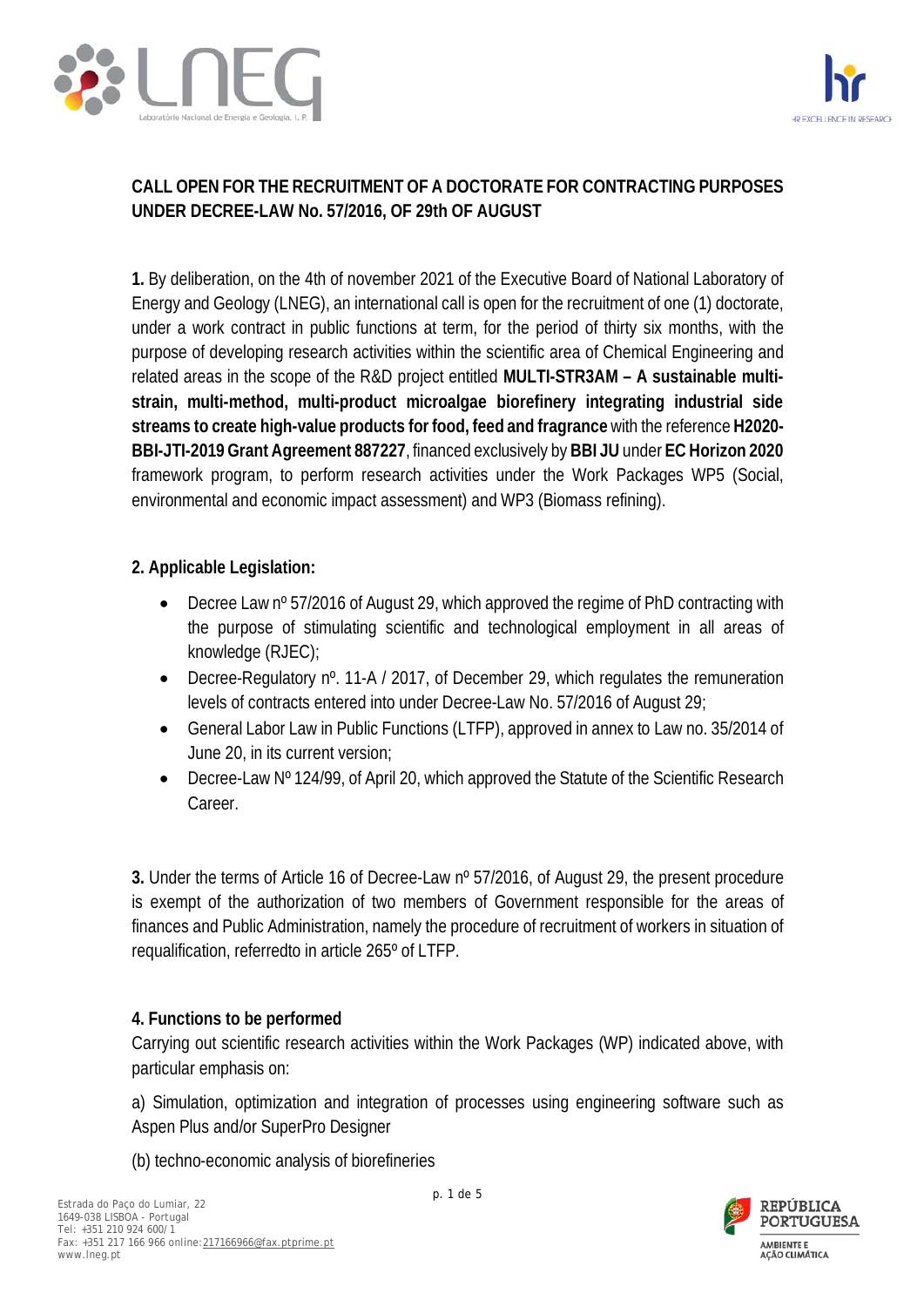



c) Life Cycle Assessment (Environmental, Social and Socio-economic) using LCA software (SimaPro)

## **5**. **In conformity with Article 13 of the RJEC, the jury of the call procedure has the following composition:**

President of the Jury: Helder Perdigão Gonçalves, Executive Member of the CD of LNEG;

1st Member: Francisco Manuel Ferreira Gírio, Head of Bioenergy and Biorefineries Unit at LNEG;

2nd Member: Alberto Reis, Deputy Head of Bioenergy and Biorefineries Unit and project manager at LNEG;

3rd Member: Tiago Lopes, Researcher at LNEG;

Substitute Members: Teresa Lopes da Silva, Researcher at LNEG; and Rafal Lukasik, Principal Researcher equivalent at LNEG

**6.** The workplace shall be at LNEG - Polo do Lumiar, located at Estrada do Paço do Lumiar 22; 1649-038 Lisbon, Portugal.

**7.** The remuneration is set at the Level 33 of the Single Remuneration Table, approved by Portaria nº 1553-C/2008, of the 31st of December, which corresponds to the value of 2,153,94 Euro.

#### **8. General requirements:**

a) Candidates can be national, foreigners and stateless holding a PhD degree in Chemical Engineering or related disciplines relevant for the project and holding a scientific and professional curriculum which reveals a profile suited to the activities to be developed.

b) In case the PhD has been conferred by foreign institution in high studies system, the same has to obey to the established in the Decree Law nº 66/2018, of the16th of August, and related legislation, and any formalities there established need to be completed until the date of term for the application.

c) Other general requirements for the admission are defined in Article 17º of LTFP.

If the PhD degree has been awarded by a foreign higher education institution, it must comply with the provisions of Decree-Law No. 341/2007 of 12 October, and any formalities established therein must be completed by the deadline for application.

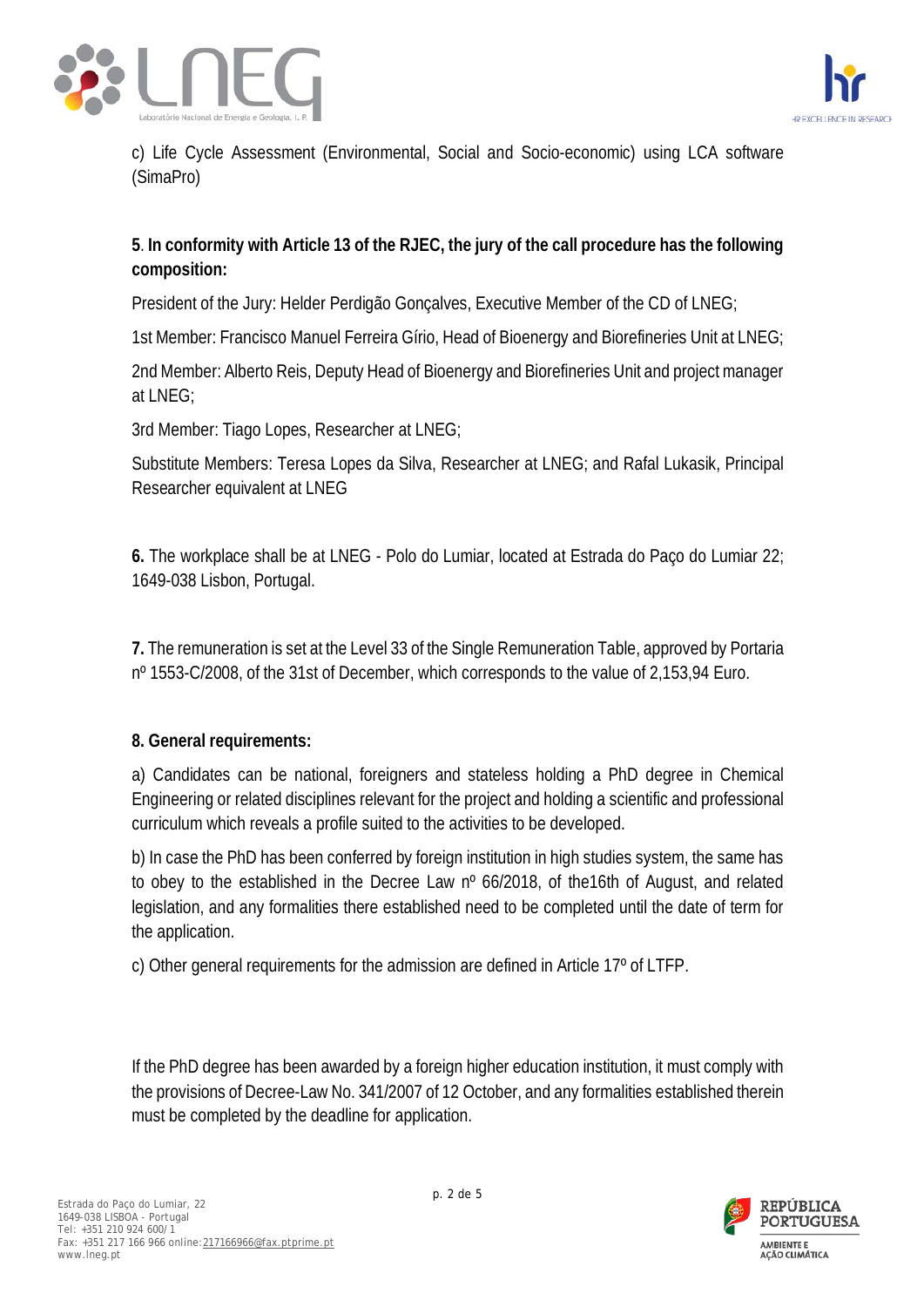



Recognition of foreign degrees will only be required of candidates selected for the conclusion of the employment contract. Failure by the candidate to present this recognition within the time limit set for signing the contract will result in the candidate being awarded 2nd place and so on.

### **9. Preferential requirements:**

a) Experience in research with multidisciplinary teams in Chemical Engineering and related areas;

b) Experience in Life Cycle Assessment studies (environmental, economic and social);

c) Experience in process design and simulation using appropriate software (Aspen Plus and/or SuperPro Designer);

- d) Experience in technical-economic analysis of processes (projects);
- e) Scientific papers published in international peer reviewed journals.

#### **10. These are evaluation criteria, in descending order of importance:**

**a)** suitability and merit of the candidate's academic curriculum taking into account the area of competition as well as the specific requirements mentioned in point 9;

**b)** Relevant previous experience (including coordination and participation in R&D projects and scientific publications in the project area);

**c)** Interview (only the first three candidates selected on the basis of criteria a) and b).

**11.** The evaluation process includes an interview of the candidates selected by the selection board (only the three selected on the basis of criteria 10a and 10b).

#### **12. The final ranking system for candidates is expressed by the following formula:**

Total:  $0.40 \times A + 0.45 \times B + 0.15 \times C$ , in which:

- A is the score between 0 and 5 obtained in point 10a;
- B is the score between 0 and 5 obtained at point 10b;
- C is the score between 0 and 5 obtained at point 10c.

**13.** The jury shall take its decision by roll-call vote on the basis of the selection criteria adopted and announced, no abstentions being permitted.

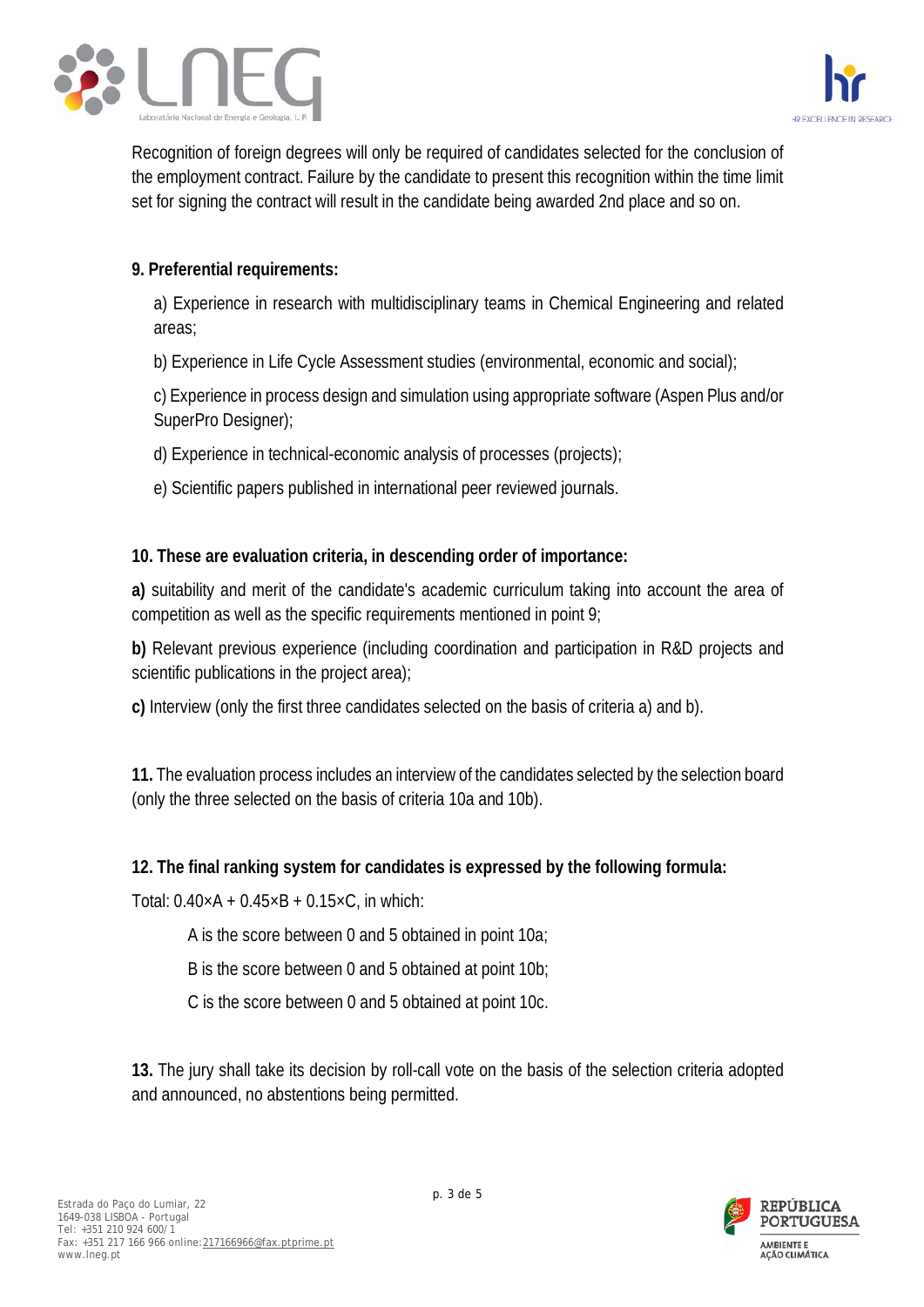



**14.** Minutes shall be drawn up of the meetings of the jury, containing a summary of what has occurred in them, as well as the votes cast by each of the members and their respective grounds, and the candidates shall be given the opportunity to do so whenever requested.

**15.** Once the selection criteria have been applied, the selection board draws up a ranked list of successful candidates.

**16.** The final decision of the selection board is approved by the head of the institution who is also responsible for deciding on recruitment.

## **17. Formalization of applications:**

17.1 Applications are formalized upon request addressed to the President of the National Energy and Geology Laboratory, which contains the identification of this notice, full name, affiliation, number and date of identity card, citizen card, or civil identification number, tax identification number, date and place of birth, marital status, profession, residence and contact address, including email address and telephone contact.

17.2 The application must be accompanied by the supporting documents for admission to the competition, as specified in points 8 and 9 in particular:

- a) Copy of certificate or diploma;
- b) A detailed curriculum vitae, structured in accordance with points 8 and 9;
- c) Other documents relevant to the assessment of the qualification in a related scientific area (e.g. PDF of the PhD thesis);

17.3 Candidates submit their applications and supporting documents, preferably in digital format, in PDF format, to the e-mail address [recrutamentoinvestigacao@lneg.pt,](mailto:recrutamentoinvestigacao@lneg.pt) in person at the LNEG Alfragide campus, located at Estrada da Portela - Zambujal - Alfragide, during office hours, or by post to the same address. When sent by post, the mail must be registered, with acknowledgement of receipt, sent by the last day of the deadline for opening the competition, which is set at 10 working days after publication of this Notice.

**18.** Candidates who incorrectly formalise their application or fail to prove the requirements of this competition will be excluded from admission to the competition. The selection board has the power to require any candidate, in case of doubt, to provide supporting documents for their statements.

**19.** False statements by candidates will be punished in accordance with the law.